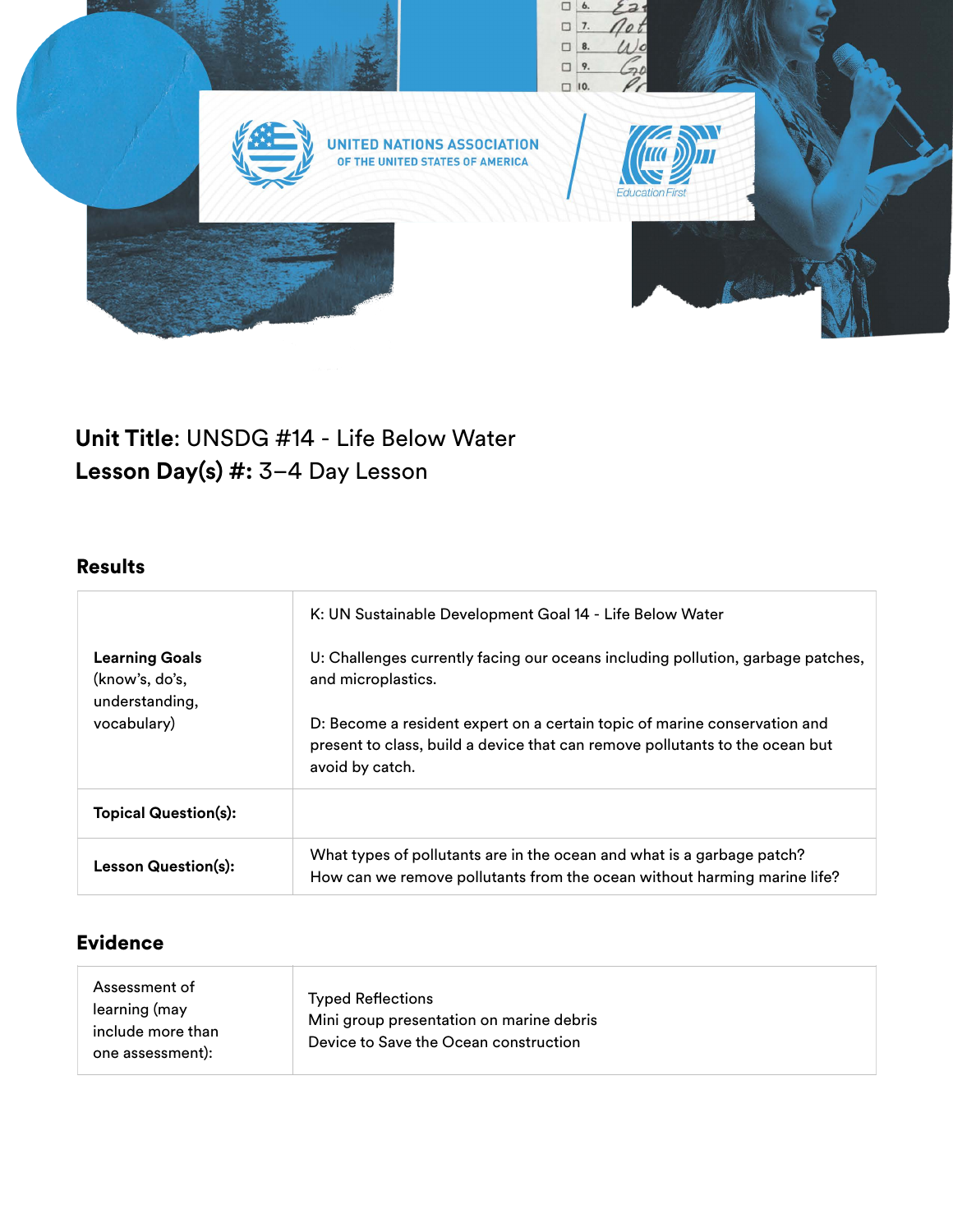## Plan

Series of learning activities to include assessment for learning, activator and closure:

### Day 1

[Life Below Water Google Slideshow](https://docs.google.com/presentation/d/11YcEpT-EIuXnTL5v4xVVTT7UxnP4gcNL_buczVAzayQ/edit?usp=sharing) [Trash Talk Videos](https://marinedebris.noaa.gov/discover-issue/trash-talk) [Trash Talk Graphic Organizer](https://docs.google.com/presentation/d/11IbeyPBLKhpixnqc50pt6zUc6jDuLY-EjbxFl5MSG4w/edit?usp=sharing)

### **Activator**

- Students complete quick write, answering two questions and share out responses.
	- $\cdot$  When you think about the ocean, what is the first thing that comes to mind?
	- ‣ When you think about challenges facing marine life, what topic do you feel you know the most about? What do you think you could comment on?

### **What… is a Garbage Patch?** [General Information video](https://www.youtube.com/watch?v=MnCbTTTi7ic)

- Teacher shares quick facts about garbage patches.
	- $\cdot$  Large areas of the ocean where litter, fishing gear, and other debris known as marine debris collects
	- ‣ Formed by rotating ocean currents called "gyres" (basically big whirlpools that pull objects in)
	- $\cdot$  5 gyres in the world: 1 in the Indian Ocean, 2 in the Atlantic Ocean, and 2 in the Pacific Ocean
	- ‣ "Patch" is a misleading word because it implies that these are islands of trash. Instead, debris is spread across the surface of the water and from the surface all the way to the ocean floor. Debris can range from large abandoned fishing nets to microplastics
- Students are split as evenly as possible into 6 separate groups and assigned a research question. Students watch a 2-ish minute video excerpt from the video [Trash Talk](https://marinedebris.noaa.gov/discover-issue/trash-talk) within their group and prepare a mini presentation to share with the rest of the class as "resident experts."
- Students practice active listening by jotting down notes in the graphic organizer for each question as they listen to mini-presentations.

# Days 2–4

### Refl[ection Questions](https://docs.google.com/document/d/1Pw68PWmmomwOliukjEkdx5Bzr_4v3IOhpFAvmQgpYBw/edit?usp=sharing)

**Warm Up**: Students study four photos of marine life trapped in ocean debris and caption 2 of them as if they were a journalist.

### **Activator**

• Teacher scrolls through [Sculptures of Sea Creatures Made from Ocean Trash](https://news.wttw.com/2017/09/21/photos-shedd-debuts-giant-sea-life-sculptures-made-ocean-trash) article on the board and class engages in discussion of what they see, how it makes them feel, what it makes them wonder about, etc.

### **Design a Device to Save the Ocean**

- Students watch ~5 minute [video on Mr. Trash Wheel in Baltimore](https://www.youtube.com/watch?v=RkQbcrzyAeE&t=1s&ab_channel=NBCNews). While watching, teacher will periodically pause video to prompt students.
	- ‣ What do you think the design process looked like for Mr. Trash Wheel?
	- ‣ What challenges did the inventors face?
	- ‣ How do you think trial and error played a role in designing Mr. Trash Wheel?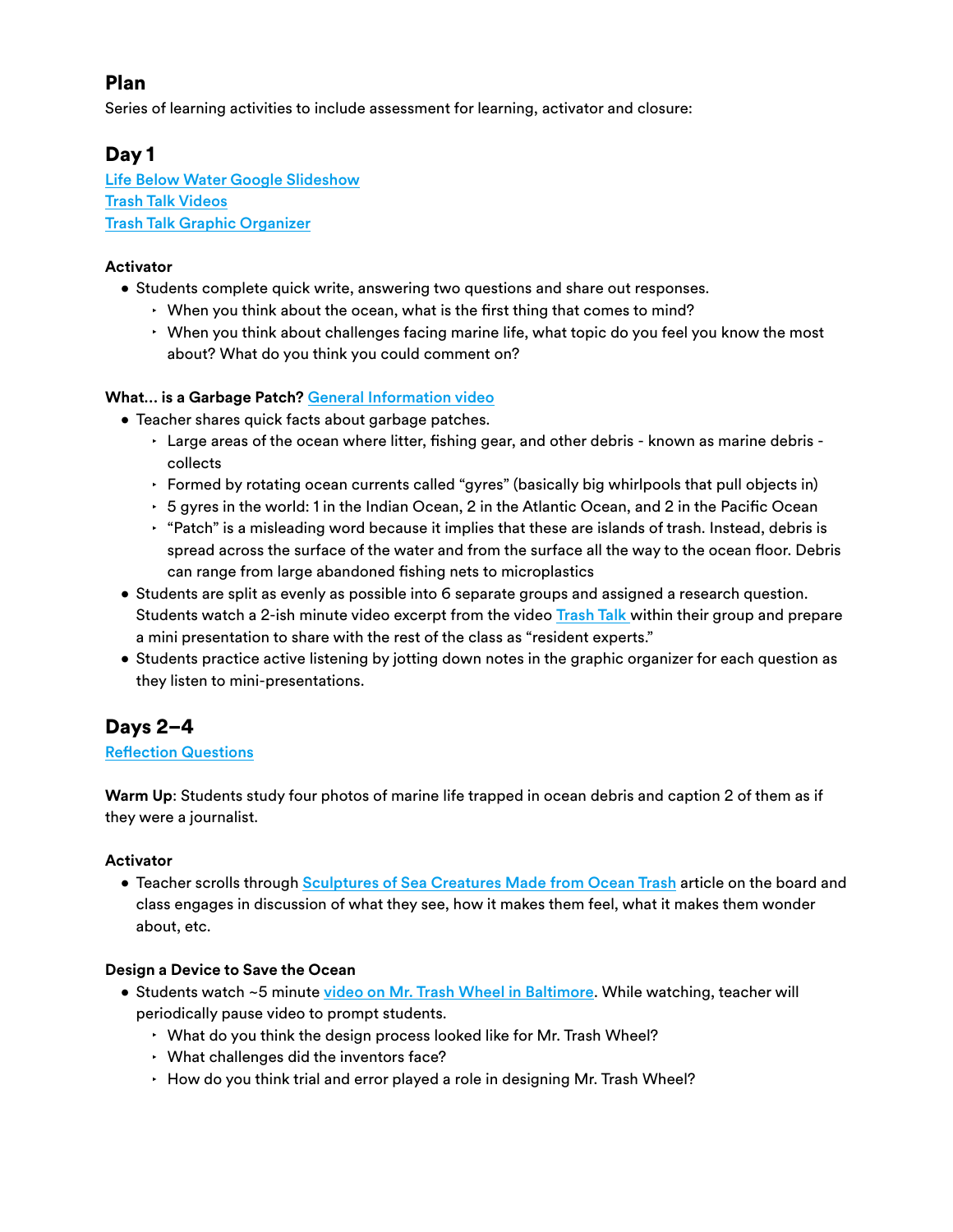- What is Bycatch?
	- $\cdot$  Bycatch: accidental capture of non-target species such as dolphins, marine turtles, and seabirds
	- ‣ Difficult (nearly impossible) to remove large amounts of debris from the ocean without disturbing ocean life
	- ‣ Removing slowly, piece by piece, takes too long and is incredibly expensive
- Students read article from Smithsonian Magazine: [This New Installation Pulled](https://www.smithsonianmag.com/smart-news/this-new-installation-just-pulled-20000-pounds-of-plastic-from-the-great-pacific-garbage-patch-180978895/) [20,000 Pounds of](https://www.smithsonianmag.com/smart-news/this-new-installation-just-pulled-20000-pounds-of-plastic-from-the-great-pacific-garbage-patch-180978895/)  [Plastic from the Great Paci](https://www.smithsonianmag.com/smart-news/this-new-installation-just-pulled-20000-pounds-of-plastic-from-the-great-pacific-garbage-patch-180978895/)fic Garbage Patch
- Designing a Device
	- $\cdot$  Teacher will have placed at the front of the room a bucket or large container filled with water and "marine debris". Debris will appear as beads, plastic bottles and bags, cans, trash, fishing lines, and other small items to represent pollutants. The water will also contain plastic fish to represent marine life.
	- $\cdot$  Using upcycled/crafting materials, students will design a device to remove debris from the water without disturbing the "ocean life."
	- $\cdot$  Students are split into pairs/small groups and discuss the problem and then create a blueprint sketch.
	- ‣ Using materials, students build their device.
- Testing the Device
	- $\cdot$  After completion of construction, groups come up one by one to test their devices using the makeshift ocean.
	- ‣ The device should…
		- Pick up debris, but leave behind any marine life
		- Leave behind as much water as possible
	- $\cdot$  After initial testing, as time allows, students may make adjustments to their device and then retest.

#### **Reflection**

### [Question Handout \(if desired\)](https://docs.google.com/document/d/1Pw68PWmmomwOliukjEkdx5Bzr_4v3IOhpFAvmQgpYBw/edit?usp=sharing)

- Students consider reflection questions and engage in class discussion.
	- $\cdot$  What were some challenges you faced while designing your device? What were some things you needed to consider before you began constructing your design?
	- ‣ How did your work group together?
	- $\cdot$  Did you find this activity challenging? Why or why not?
	- ‣ Why do you think it would be more challenging to clean up our waters on a global scale? What barriers exist that would make this such a difficult task to accomplish?

#### **Additional Resources**

[NOAA Podcast: What is a Garbage Patch?](https://oceanservice.noaa.gov/podcast/june14/mw126-garbagepatch.html) [What are Garbage Patches? & Tips to Save the Ocean Handout](https://drive.google.com/file/d/1jnj3tE7QFX4COhWugGY6Uvw85FqFH8G7/view?usp=sharing) [What We Know About Garbage Patches Poster](https://drive.google.com/file/d/1k6DG49E01PnJBytHKKTozg9UHye-MpUR/view?usp=sharing) [What is Bycatch?](https://www.worldwildlife.org/threats/bycatch) [How Finding Nemo Ruined an Ecosystem](https://www.fix.com/blog/the-environmental-impact-of-finding-nemo-and-finding-dory/) [This New Installation Pulled 20,000 Pounds of Plastic from the Great Paci](https://www.smithsonianmag.com/smart-news/this-new-installation-just-pulled-20000-pounds-of-plastic-from-the-great-pacific-garbage-patch-180978895/)fic Garbage Patch